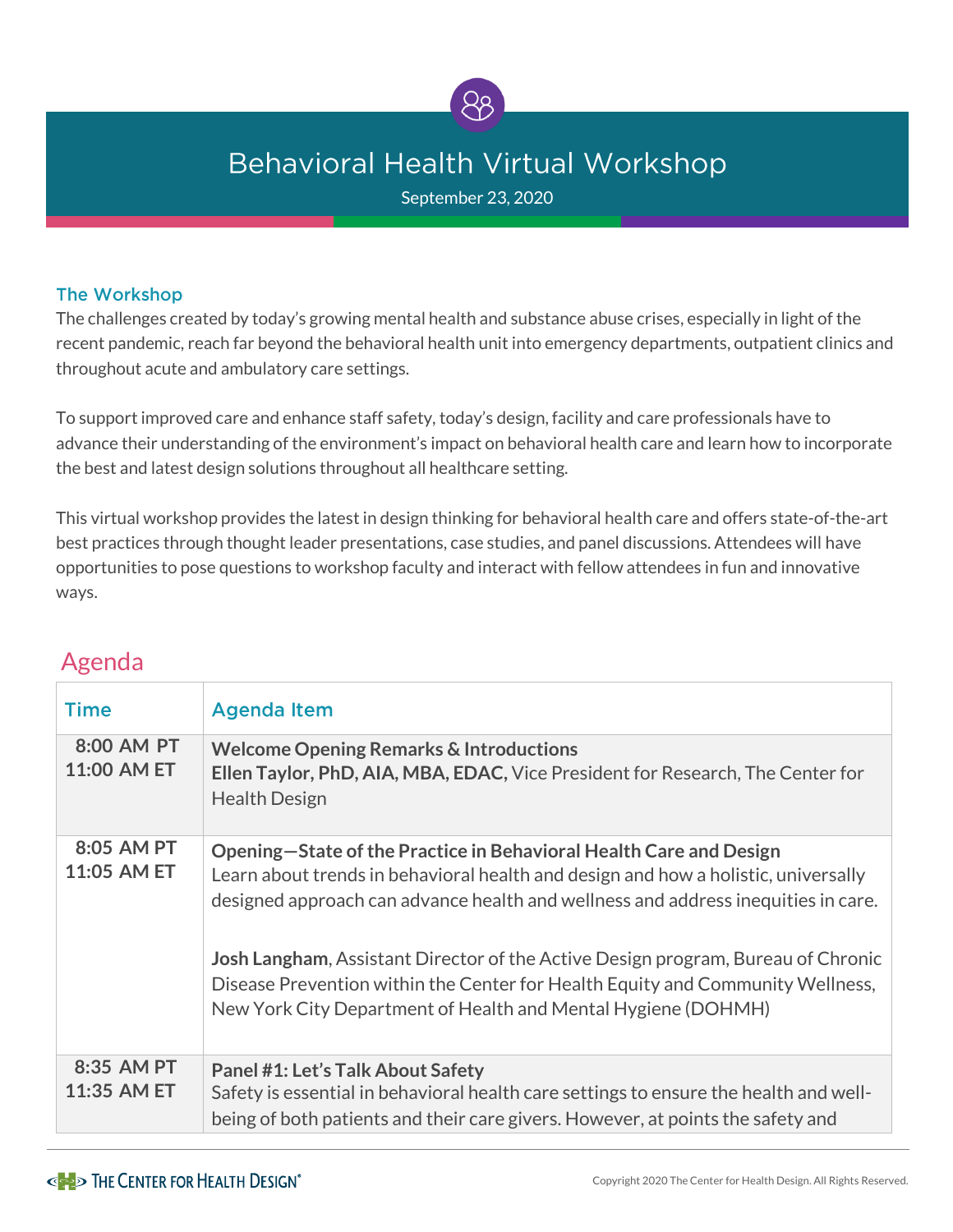

|                           | supervision of behavioral health patients can hinder their needs for feelings of<br>health, wellness and personal autonomy. Join this panel for a thoughtful discussion<br>about the challenges in balancing these two needs.                                                                                                               |
|---------------------------|---------------------------------------------------------------------------------------------------------------------------------------------------------------------------------------------------------------------------------------------------------------------------------------------------------------------------------------------|
|                           | Peter Mills, Director, VA National Center for Patient Safety Field Office at U.S.<br>Department of Veterans Affairs                                                                                                                                                                                                                         |
|                           | Tammy Felker, AIA, ACHA, RN, LEED AP BD+C, Planner / Healthcare Architect,<br><b>NBBJ</b>                                                                                                                                                                                                                                                   |
|                           | Brian Giebink, AIA, LEED AP, Behavioral Health Planner, HDR                                                                                                                                                                                                                                                                                 |
| 9:20 AM PT<br>12:20 PM ET | <b>Audience Q&amp;A with Panel #1</b><br>Pose questions of the panelists and hear their responses and insights.                                                                                                                                                                                                                             |
| 9:50 AM PT<br>12:50 PM ET | West Coast Coffee Break/East Coast Lunch Break                                                                                                                                                                                                                                                                                              |
| 10:20 AM PT<br>1:20 PM ET | Panel #2: Whole-Person Health: Managing Behavioral Health Care with other<br><b>Diagnosed Care Needs</b>                                                                                                                                                                                                                                    |
|                           | Care for behavioral health does not happen in a vacuum and in many cases,<br>patients with behavioral health care needs also need care for other physical<br>diagnoses. This panel will discuss the challenges in balancing that care, various<br>settings for care, and new approaches that are working and approaches that are<br>needed. |
|                           | Shary Adams, AIA, ACHA, EDAC, LEED AP BD+C, Principal   Senior Medical<br>Planner, HGA                                                                                                                                                                                                                                                      |
|                           | Kayvan Madani Nejad, PhD, AIA, Director, Senior Healthcare Architect, U.S.<br>Department of Veterans Affairs, CES   OFP   CFM                                                                                                                                                                                                               |
|                           | Laurie Wolf, PhD, Director of Human Factors Implementation, Carilion Clinic                                                                                                                                                                                                                                                                 |
|                           | Robert Trestman, PhD, MD, Senior Vice President and Chair, Carilion Clinic and<br>Virginia Tech Carilion School of Medicine Department of Psychiatry and<br><b>Behavioral Medicine</b>                                                                                                                                                      |
|                           |                                                                                                                                                                                                                                                                                                                                             |

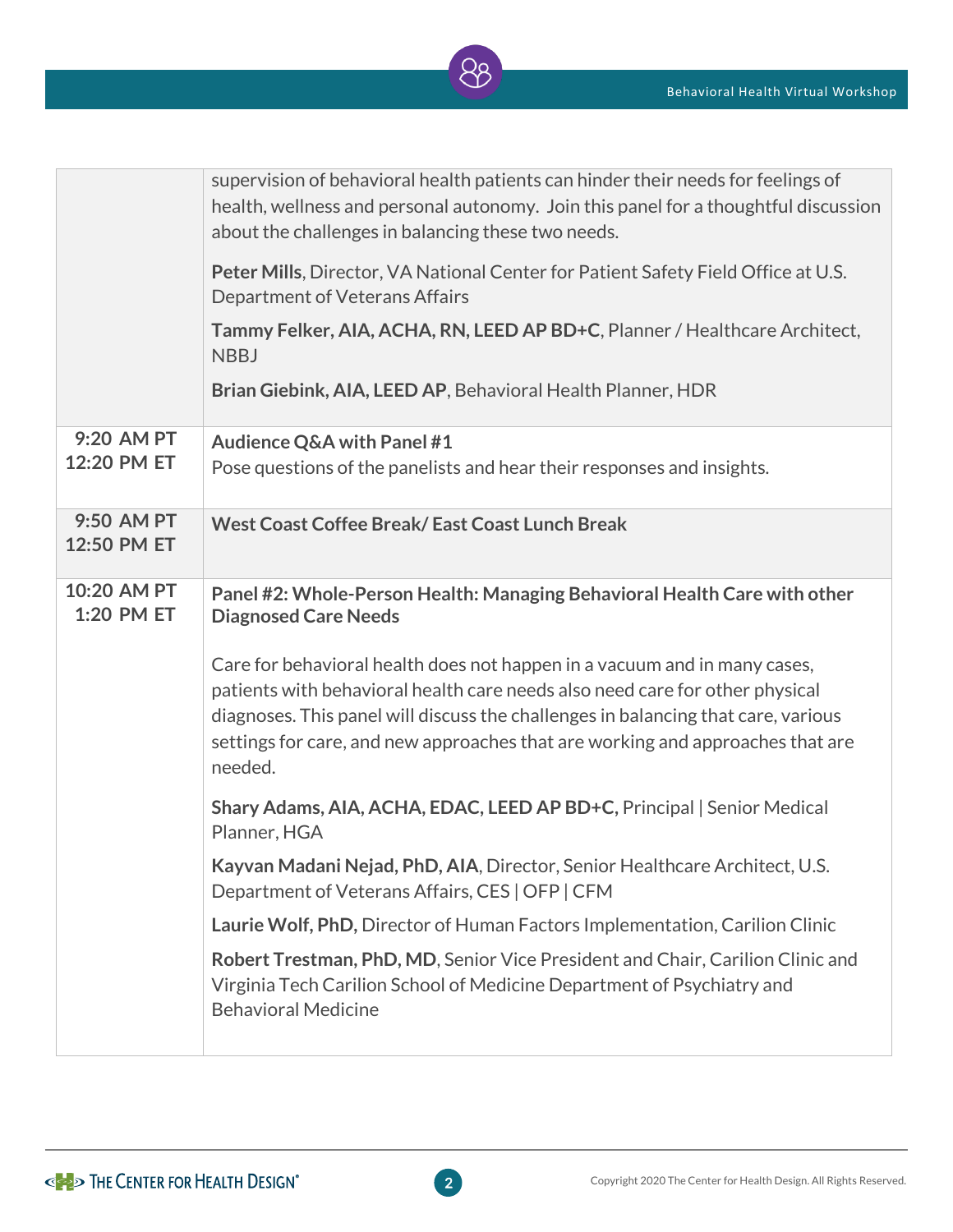

| 11:25 AM PT<br>2:25 PM ET | Behavioral Health Design Research: Top Picks and Resources to Access It                                                                                                                                                                                                                                                                                                        |
|---------------------------|--------------------------------------------------------------------------------------------------------------------------------------------------------------------------------------------------------------------------------------------------------------------------------------------------------------------------------------------------------------------------------|
|                           | Obtain a quick overview of some key research studies around design for behavioral<br>health topics such as safety, therapeutic environments, outpatient environments<br>and more, as well as places and resources where you can access design research.                                                                                                                        |
|                           | Ellen Taylor, PhD, AIA, MBA, EDAC, Vice President for Research, The Center for<br><b>Health Design</b>                                                                                                                                                                                                                                                                         |
| 11:45 AM PT<br>2:45 PM ET | West Coast Lunch Break/East Coast Afternoon Snack                                                                                                                                                                                                                                                                                                                              |
| 12:15 PM PT<br>3:15 PM ET | <b>Panel #3: Going Outside</b>                                                                                                                                                                                                                                                                                                                                                 |
|                           | It has long been understood that being outside and having access to nature has<br>positive benefits to good mental health. This is especially true for behavioral health<br>care settings. Join this panel to hear about the demonstrated benefits of access to<br>nature, best practice programs and design of outside settings, and how to address<br>safety considerations. |
|                           | Fred Foote, CAPT, MC, USN, ret., Scholar, Institute for Integrative Health                                                                                                                                                                                                                                                                                                     |
|                           | Naomi A. Sachs, PhD, AIA, ASLA, EDAC, Assistant Professor, University of<br>Maryland Department of Plant Science and Landscape Architecture; Founding<br>Director, Therapeutic Landscapes Network; Co-Editor, Health Environments<br>Research & Design                                                                                                                         |
| 1:00 PM PT<br>4:00 PM ET  | <b>Audience Q&amp;A with Panel #3</b>                                                                                                                                                                                                                                                                                                                                          |
|                           | Pose questions of the panelists and hear their responses and insights.                                                                                                                                                                                                                                                                                                         |
| 1:20 PM PT<br>4:20 PM ET  | It's a Wrap<br>Wrap up the day with this panel that will identify overall themes, observations and<br>next steps.                                                                                                                                                                                                                                                              |
| 1:30 PM PT<br>4:30 PM ET  | <b>Adjourn</b>                                                                                                                                                                                                                                                                                                                                                                 |